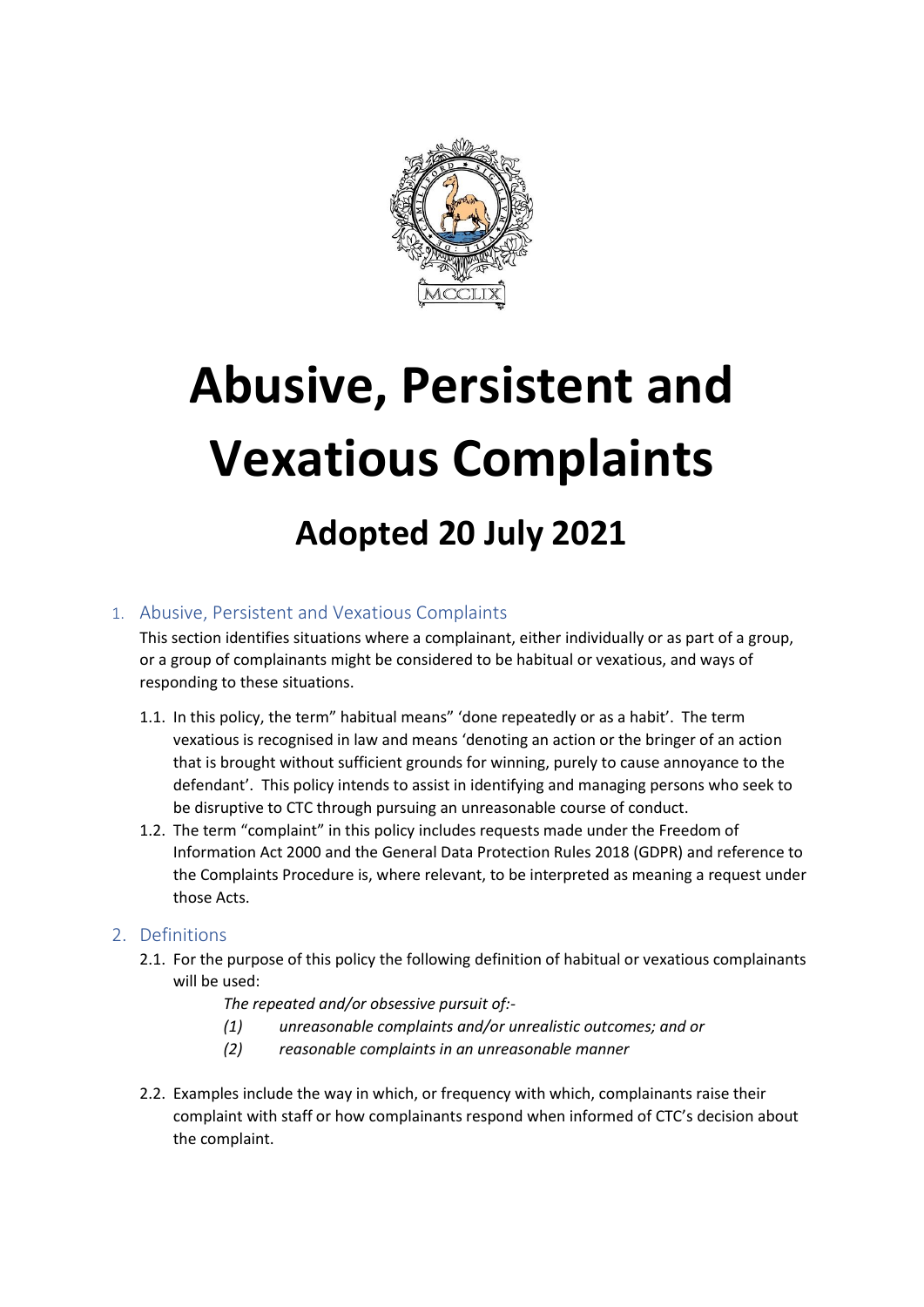2.3. Features of an unreasonably persistent and/or vexatious complainant include the following (the list is not exhaustive, nor does one single feature on its own necessarily imply that the person will be considered as being in this category):

#### **Features of an unreasonably persistent and/or vexatious complainant may:**

- Have insufficient or no grounds for their complaint and be making the complaint only to annoy (or for reasons that he or she does not admit or make obvious)
- Refuse to specify the grounds of a complaint despite offers of assistance
- Refuse to co-operate with the complaints investigation process while still wishing their complaint to be resolved
- Refuse to accept that issues are not within the remit of the complaints policy and procedure despite having been provided with information about the scope of the policy and procedure
- Refuse to accept that issues are not within the power of CTC to investigate, change or influence.
- Insist on the complaint being dealt with in ways which are incompatible with the complaints procedure or with good practice (e.g. insisting that there must not be any written record of the complaint)
- Make what appear to be groundless complaints about the staff dealing with the complaints, and seek to have them dismissed or replaced
- Make an unreasonable number of contacts with CTC, by any means in relation to a specific complaint or complaints
- Make persistent and unreasonable demands or expectations of staff and/or the complaints process after the unreasonableness has been explained to the complainant (an example of this could be a complainant who insists on immediate responses to questions, frequent and/or complex letters, faxes, telephone calls or emails)
- Harass or verbally abuse or otherwise seek to intimidate staff dealing with their complaint, in relation to their complaint by use of foul or inappropriate language or by the use of offensive and racist language
- Raise subsidiary or new issues whilst a complaint is being addressed that were not part of the complaint at the start of the complaint process
- Introduce trivial or irrelevant new information whilst the complaint is being investigated and expect this to be taken into account and commented on
- Change the substance or basis of the complaint without reasonable justification whilst the complaint is being addressed
- Deny statements he or she made at an earlier stage in the complaint process
- Electronically record meetings and conversations without the prior knowledge and consent of the other person(s) involved
- Adopts an excessively 'scattergun' approach, for instance, pursuing a complaint or complaints not only with CTC, but at the same time with, for example, a Member of Parliament, other Councils, elected Councillors of this and other Councils, CTC's Independent Auditor, the Standards Board, the Police or solicitors.
- Refuse to accept the outcome of the complaint process after its conclusion, repeatedly arguing the point, complaining about the outcome, and/or denying that an adequate response has been given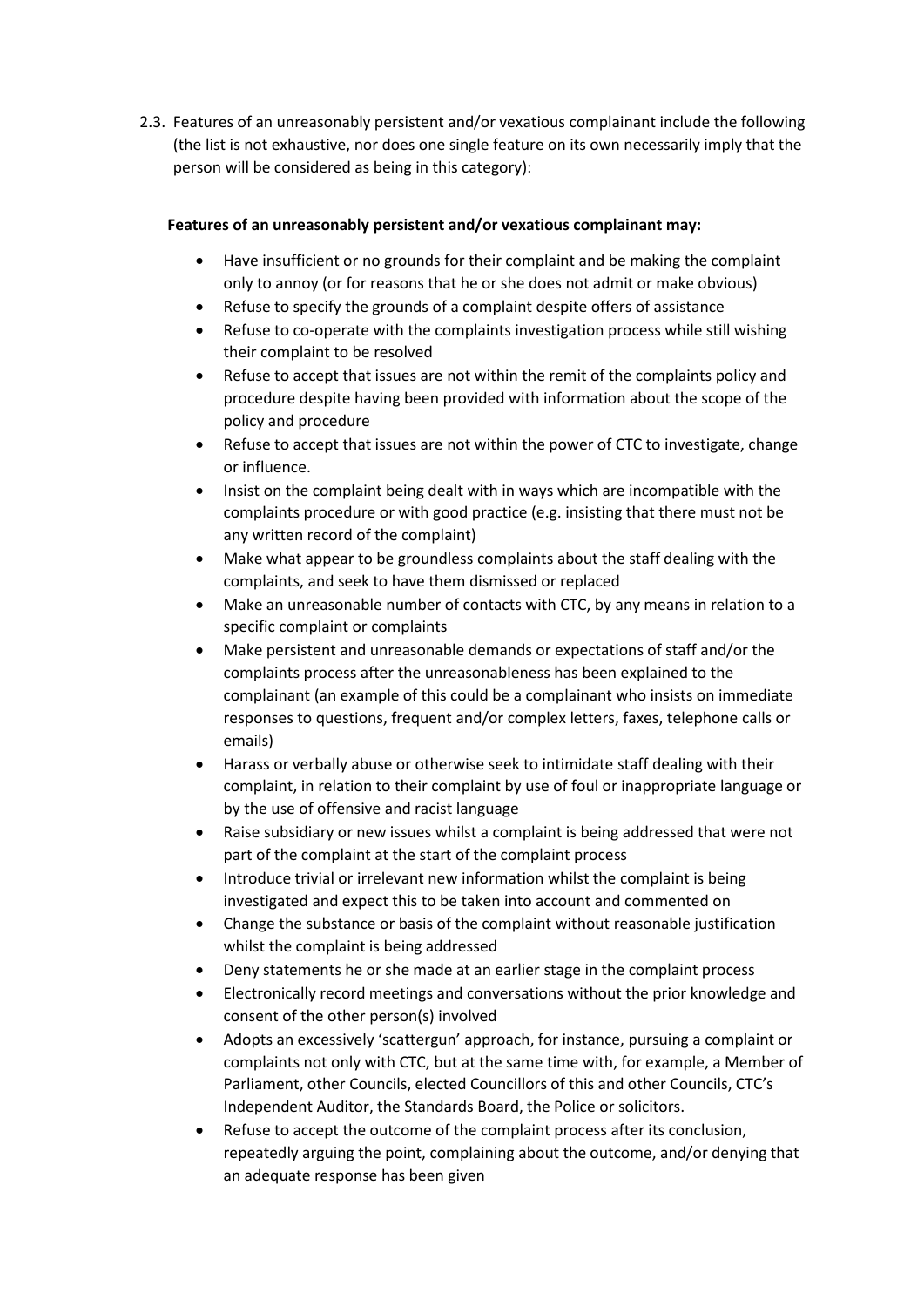- Make the same complaint repeatedly, perhaps with minor differences, after the complaints procedure has been concluded and insist that the minor differences make these 'new' complaints which should be put through the full complaints procedure
- Persistently approach CTC through different routes about the same issue
- Persist in seeking an outcome which CTC has explained is unrealistic for legal or policy (or other valid) reasons
- Refuse to accept documented evidence as factual
- Complain about or challenge an issue based on an historic and/or an irreversible decision or incident

Combine some or all of these features

- 2.4. Habitual or vexatious complainants can be a problem for CTC staff and members. The difficulty in handling such complainants is that they are time consuming and wasteful of resources in terms of staff and member time. While CTC endeavours to respond with patience and sympathy to the needs of all complainants, there are times when there is nothing further which can be done to reasonably assist or rectify a real or perceived problem.
- 2.5. Raising of legitimate queries or criticisms of a complaints procedure as it progresses, for example if agreed timescales are not met, should not in itself lead to someone being regarded as a vexatious or an unreasonably persistent complainant. Similarly, the fact that a complainant is unhappy with the outcome of a complaint and seeks to challenge it once, or more than once, should not necessarily cause him or her to be labelled vexatious or unreasonably persistent.
- 2.6. The aim of this policy is to contribute to the overall aim of dealing with all complainants in ways which are demonstrably consistent, fair and reasonable.

#### 3. Procedures for dealing with Habitual or Vexatious Complainants

- 3.1. Prior to considering its implementation, CTC will send a *summary* of this policy to the complainant to give them prior notification of its possible implementation.
- 3.2. Where complaints continue and have been identified as habitual or vexatious in accordance with the criteria set out in Section 2, the Clerk will convene a panel of three members to include the Mayor or Deputy Mayor. The panel will seek agreement to treat the complainant as a habitual or vexatious complainant and for the appropriate course of action to be taken. Section 4 detail s the options available for dealing with habitual or vexatious complaint
- 3.3. Following this panel meeting, the Clerk will contact the complainant in writing, or by email, to explain why their behaviour is causing concern and ask them to change their behaviour and outline the actions that CTC may take if they do not comply.
- 3.4. The Cornwall Councillor for that area will also be informed that a constituent has been designated as an habitual or vexatious complainant.
- 3.5. The status of the complainant will be kept under review. If a complainant subsequently demonstrates a more reasonable approach, then their status will be reviewed.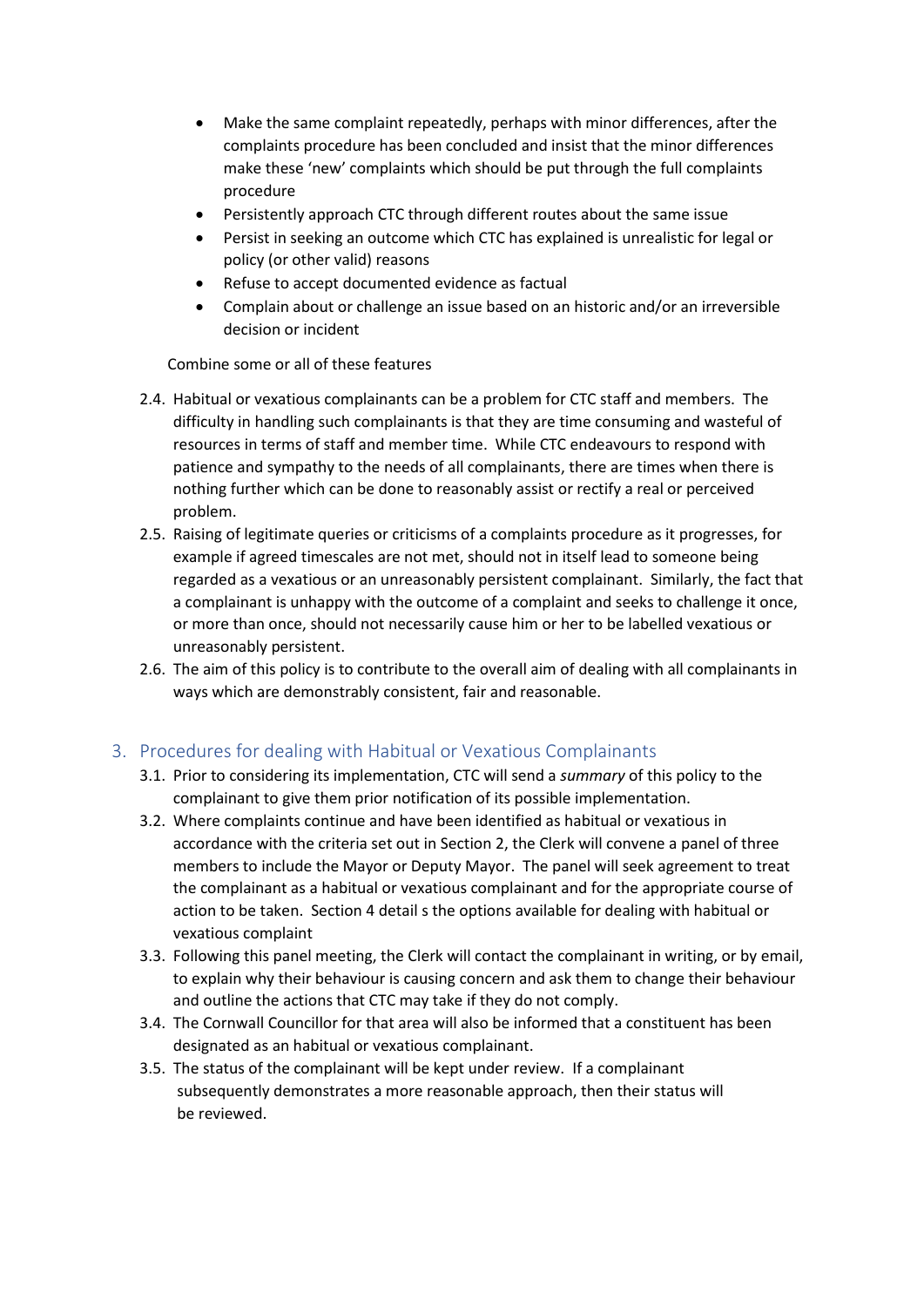#### 4. Imposing Restrictions

- 4.1. CTC will ensure that the complaint is being, or has been, investigated properly according to the adopted complaints procedure.
- 4.2. If the disruptive behaviour continues, the Clerk will issue a reminder letter to the complainant advising them that the way in which they will be allowed to CTC in future will be restricted. This decision will be made following the Clerk consulting with a panel of three members to usually include the Mayor (or Deputy Mayor) of CTC. This letter will inform the complainant in writing of what procedures have been put in place and for what period.
- 4.3. Any restriction that is imposed on the complainant's contact with CTC will be appropriate and proportionate and the complainant will be advised of the period of time that the restriction will be in place for. In most cases restrictions will apply for between 3-6 months, but in exceptional cases this may be extended. In such cases the restrictions would be reviewed on a quarterly basis.
- 4.4. Restrictions will be tailored to deal with the individual circumstances of the complainant and may include:
	- Banning the complainant from making contact by telephone except through a third party eg a solicitor, a Councillor or a friend acting on their behalf
	- Banning the complainant from sending emails to individual and/or all CTC members and insisting they only correspond by letter
	- Requiring contact to take place with one named member of staff only
	- Restricting telephone calls to specified days and/or times and/or duration
	- Requiring any personal contact to take place in the presence of an appropriate witness
- 4.5. Where a complainant continues to behave in a way that is unacceptable, the Clerk, in consultation with a panel of three Members to include the Mayor (or Deputy Mayor) of CTC may decide to refuse all contact with the complainant and stop any investigation into his or her complaint.
- 4.6. The Clerk will inform the complainant that CTC will not reply to or acknowledge any further contact from them on the specific topic of that complaint (in this case, a designated member of staff will be identified who will read future correspondence). The Clerk will also explain:-
	- Why the decision has been taken
	- What action is being taken
	- The duration of that action
- 4.7. The Clerk will enclose a copy of this policy in the letter to the complainant.

Where the behaviour is so extreme or it threatens the immediate safety and welfare of staff, other options will be considered, e.g. the reporting of the matter to the police or taking legal action. In such cases, the complainant may not be given prior warning of that action.

## 5. New complaints from complainants who are treated as abusive, vexatious or persistent

5.1. New complaints from people who have come under this policy will be treated on their merits. The Clerk, in consultation with a panel of three members to include the Mayor (or